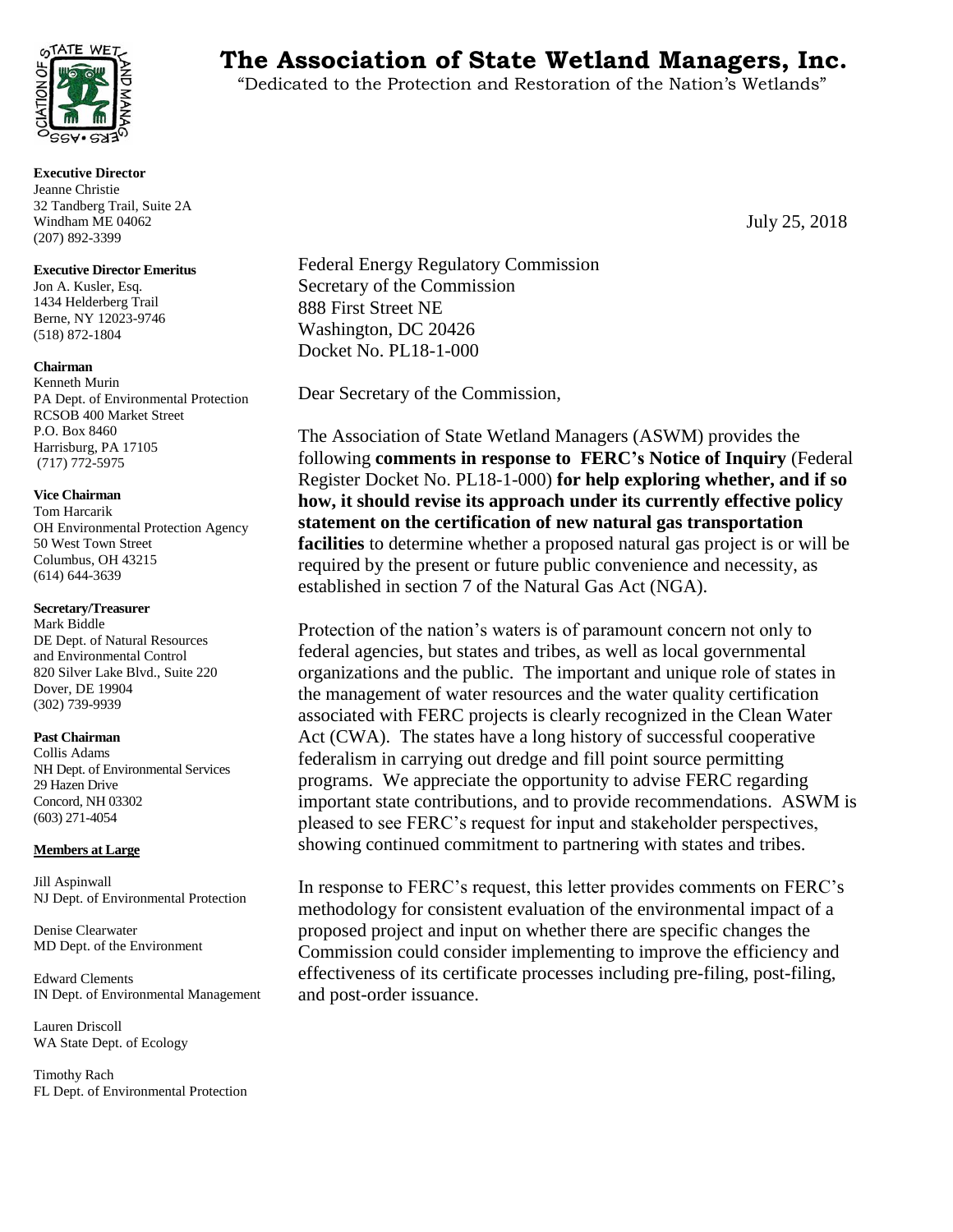## **Should the Commission reconsider how it addresses applications where the applicant is unable to access portions of the Right of way? Should the Commission consider changes in how it considers environmental information gathered after an order authorizing a project is considered? (B5)**

In response to request for input Section III B5, ASWM also encourages FERC to better define/and establish when a CPCN certificate cannot be issued because there is insufficient information about land and waters being impacted in the proposed pipeline path. There will inevitably be some portion of property in the proposed pipeline development plan that does not allow for access until eminent domain takes effect. However, it is critical for state agencies to have adequate information to evaluate impacts to aquatic resources. States have expressed concern that there should be some threshold criteria beyond which the issuance of CPCN certificates by FERC is delayed if a reasonable amount of information on the affected property is not provided. A small percentage of a proposed project may be acceptable as desktop analysis only, but the majority of aquatic crossings and critical habitat impacted by the proposed pipeline route should be accurately identified and assessed prior to issuance of a certificate.

**Should the Commission assess need differently if multiple pipeline applications to provide service in the same geographic area are pending before the Commission? (A9) and Are there any environmental impacts that the Commission does not currently consider in its cumulative impact analysis that could be captured with a broader regional analysis? If so, how broadly should the regions be defined? (C2)**

In response to requests for input A9 and C2, ASWM recommends that the Commission strengthen consideration of cumulative impacts, especially cumulative adverse effects (CAE), when assessing need under circumstances where multiple pipeline applications to construct or develop in the same geographic area are pending before the Commission. Cumulative adverse effects are the accumulation of adverse effects across space and time. There is a need to include consideration of effects that arise from project development that crosses multiple watersheds and multiple wetlands and of watershed and wetlands that are crossed by multiple pipelines. Wetlands and waters should be considered on a regional scale and cumulative impacts assessed should include the entire length of the project and all phases.

ASWM recommends that efforts to review cumulative adverse effects during a cumulative impacts analysis focus on a review of past and current impacts, as well as those already planned for creation in the reasonably foreseeable future. ASWM agrees with the stance that it is not possible to project into the future about projects that have not yet had a route identified (planned, but not sited gathering and distribution lines). FERC should not require nor review "speculative analyses." Speculative analysis relies on information that is too incomplete to provide a meaningful basis for deciding between proposed options<sup>1</sup>.

CEQ defines cumulative impacts as "the impact on the environment that results from the incremental impact of the action when added to other past, present and reasonably foreseeable future actions<sup>2</sup>." The requirement that an impact must be reasonably foreseeable to be considered in a NEPA analysis applies to both indirect and cumulative impacts. In EarthReports, Inc. v.  $FERC<sup>3</sup>$  (2016), courts found

l

<sup>&</sup>lt;sup>1</sup> N. Plains Res. Council v. Surf. Transp. Board, 668 F.3d 1067, 1078 (9<sup>th</sup> Cir. 2011).

<sup>2</sup> 40 C.F.R. §1508.7 (2017)

<sup>3</sup> EarthReports, Inc. v. FERC, 828 F. 3d. 949, 955 (DC Cir. 2016)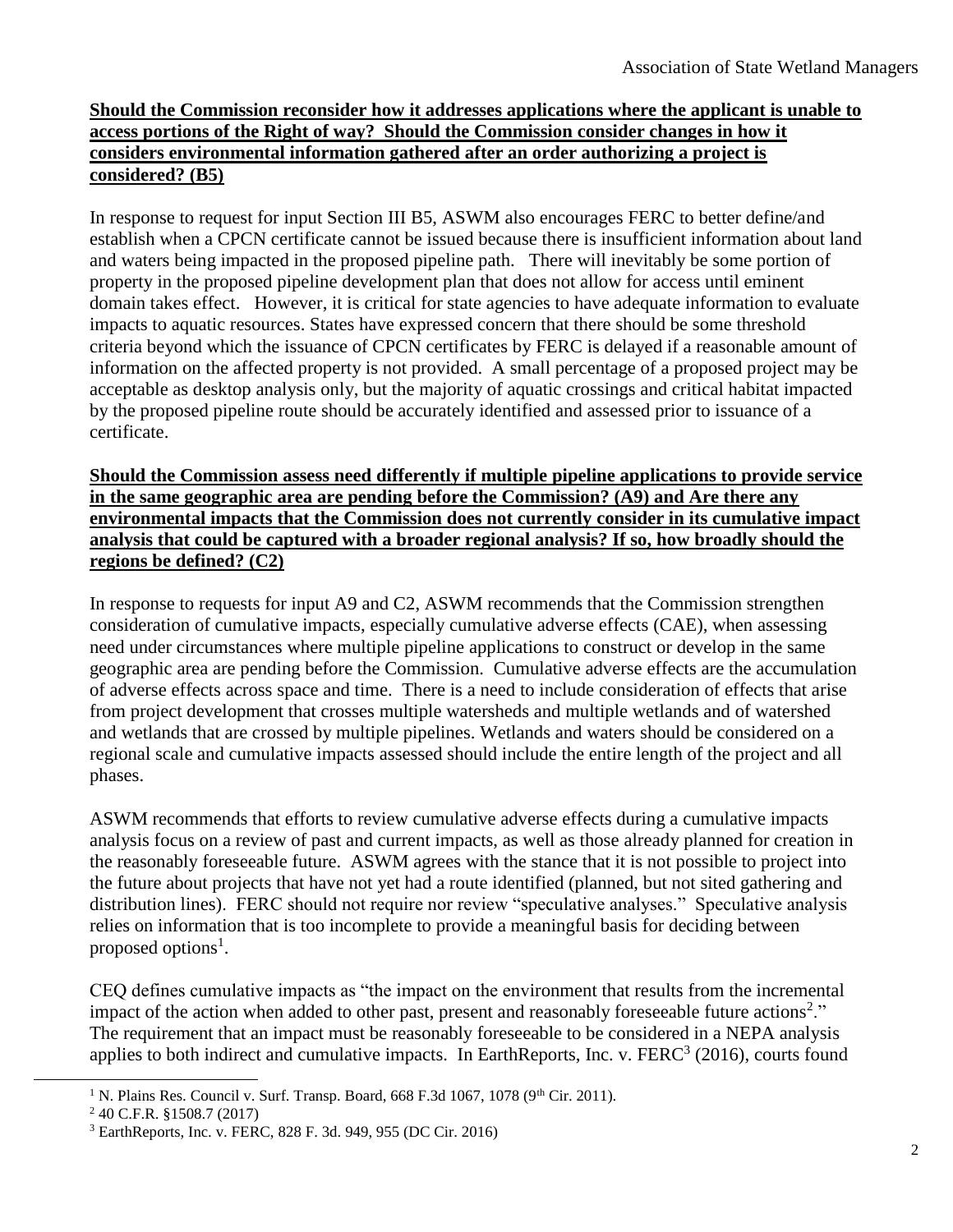that an impact is reasonable foreseeable only if it is "sufficiently likely to occur that a person of ordinary prudence would take it into account in reaching a decision."

ASWM understands these as the parameters used to include/exclude information used in permit review decision making and encourages FERC to focus on additional consideration of past impacts when reviewing applications. By reviewing the past impacts in conjunction with the current and those with committed routes for development in the foreseeable future, it is possible to enter this information into a framework for evaluating cumulative adverse effects.

A recent white paper<sup>4</sup>, produced by ASWM with a national workgroup and authored by cumulative impacts specialist Wing Goodale of the Biodiversity Research Institute, shares a common framework for looking at these effects, which is relevant to ASWM's recommendation. This work developed a framework for considering CAE in pipeline permit application development and review. The framework incorporated key temporal considerations, including the number of pipelines operating within the watershed defined in the spatial scope of the analysis (i.e. those already developed *in the past*), along with the number of pipelines *currently* being permitted within the watershed, and the number of those pipelines formally planned within the watershed in the *foreseeable future*.

ASWM is also finalizing a model (developed by Goodale) that can be adapted for use by applicants and reviewers alike. This model captures how the proposed pipeline *incrementally contributes* to the adverse effects from past, present and foreseeable future developments. ASWM and its partners encourage FERC to provide additional guidance, based on this or other models, on how to frame, assess, evaluate and manage CAE from pipeline development using this scientifically- and legallybased consideration of temporal boundaries.

*Consequently, ASWM encourages FERC to require the submission of information about not only the current pipeline, but also past, current and foreseeable future development within the watershed for a complete analysis of cumulative effects.* If the information is not formally requested by FERC, it is not available for analysis.

## **Should the Commission consider changing how it weighs a proposed project's adverse environmental impacts against favorable economic impacts to determine whether the proposed project is required by the public convenience and necessity and still provide regulatory certainty to stakeholders? (C6)**

In response to request for input C6, ASWM emphasizes the critical importance of avoidance and minimization as part of the planning process and regulatory requirements. Section §404 regulations in the Clean Water Act and other regulations provide specific guidance around alternatives analysis, including how resources are affected, site selection, methods or operating equipment. States, local governments and utilities companies often have details about practices which are appropriate to their region for avoiding and reducing adverse effects. Cumulative adverse impacts (see CEQ definition above on Page 2 of the letter) need to be considered as part of the alternatives analysis. This analysis should include what the adverse impacts are, how they occur and how they can be avoided or minimized.

l

<sup>4</sup> Goodale, W. (2018). The Cumulative Adverse Effects of Natural Gas Pipeline Development on Wetlands. Association of State Wetland Managers. (In Draft)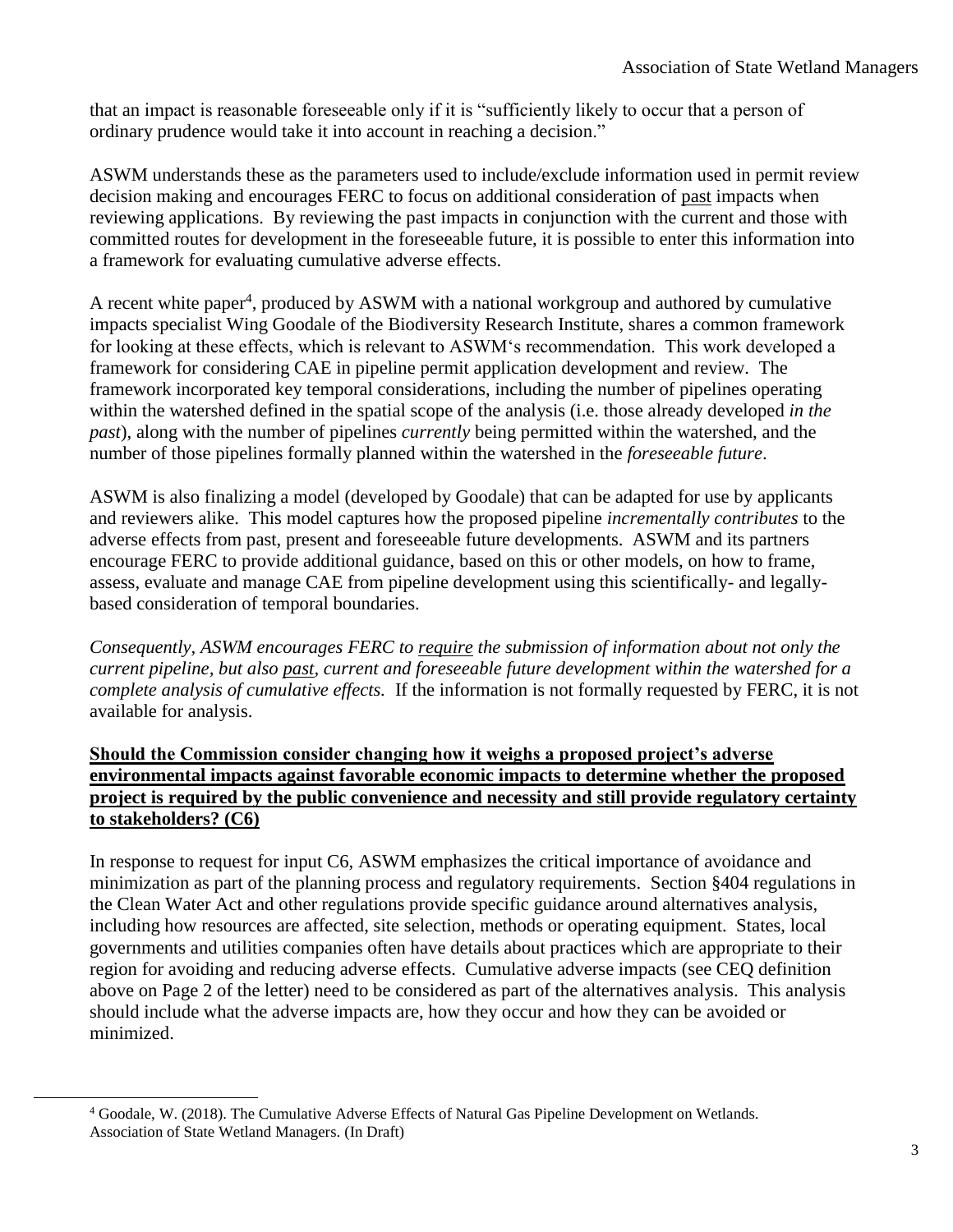However, where the alternatives analysis has identified unavoidable impacts and minimization has occurred to the extent practicable (which includes proper selection of techniques, especially for managing soils and vegetation to minimize impacts), ASWM encourages FERC to continue relying on the mitigation process provided in the 2008 Federal Mitigation Rule to economically address adverse environmental effects. The current mitigation process is well-structured, accepted nationally and provides predictability and transparency for pipeline developers. In keeping with the increasing emphasis on cooperative federalism, states are able to implement the national framework while adopting their own evaluation and implementation approaches. State implementation decisions are largely dictated by access and information on resources that will be impacted and their state regulations on the protection of aquatic resources and benefit from this state-level discretion. Many states are currently working to refine and improve their mitigation practices and procedures. States and tribes are able to work within the national mitigation framework to focus on issues that are specifically important to their wetland and aquatic resources management. For example, West Virginia is working to develop a new system to determine the quality of wetlands for their mitigation review process and the Fond du Lac Tribe requires higher mitigation rates based on wetland conversion.

In keeping with the 2008 Federal Mitigation Rule, the hierarchy of avoidance, minimization and lastly mitigation should continue to be the focus of federal, state and tribal requirements. In the case where unavoidable impacts lead to *conversion* (a change to another wetland type or a non-wetland), ASWM encourages the requirement of additional mitigation for conversion of wetlands. Even if proposed as a temporary impact in a permit application, any conversion should be considered a permanent impact and require mitigation, with freedom for states and tribes to carry out implementation in the manner best suited to them.

## **General Input on Certificate Process Improvements (D1-4)**

In response to request for input D1-4, ASWM makes the following recommendations to the Commission for consideration to improve the efficiency and effectiveness of its certificate processes including pre-filing, post-filing, and post-order issuance.

Increasing evidence indicates that the best way for pipeline permitting processes to become more efficient is to engage all relevant parties in an active and engaged pre-application/pre-filing process. This coordinated work prior to the submission of a formal application, allow all parties to work together in the pre-application process to identify and come to agreement on necessary changes. In order for this to occur, applicants and FERC should focus on encouraging efforts to engage states and tribes in the scoping phase of projects. Early engagement will allow for critical resources and §401 certification considerations to be incorporated into planning and adverse impacts to these resources can be avoided through advance planning. By addressing the issues prior to the application process, states and tribes will be less likely to require additional information, clarifications and changes once the NEPA process is completed and the §401 certification process begins. The joint consideration of §404 review with the NEPA review process (e.g. purpose and need, alternatives retained) can be a more efficient means of reviewing a project.

In terms of cooperative federalism, states want to retain their full §401 certification review opportunities. The §401 certification process is a well-established and accepted tool for states to engage in review of water quality impacts that are critical to state interests. The §401 certification is an important regulatory tool for many states across the United States for dredge and fill and other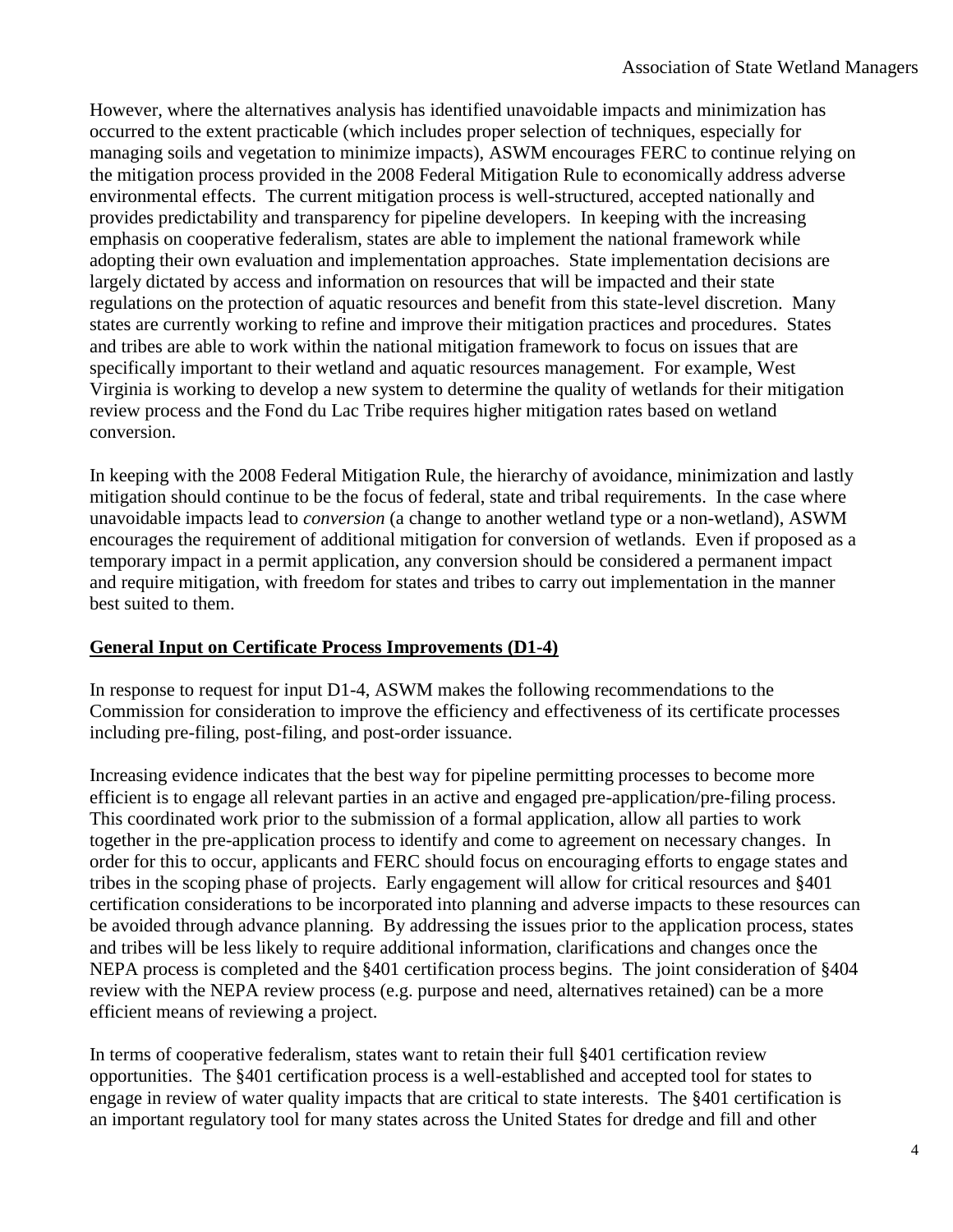discharges into state waters. Improving the quality of applications and plans to achieve compliance with water quality standards before §401 certification requests are submitted, however, often reduces the amount of time for issuance and likelihood of delays.

Additionally, ASWM recommends that FERC continue to provide and encourage state/tribal participation in the review process as cooperating agencies and intervenors. These partnership roles allow states and tribes to participate fully and receive all communications, as well as be at the table for critical discussions that can avoid future delays or confusion during the review process.

## **Improving Permitting Process Efficiency, Predictability and Transparency**

ASWM makes the following suggestions based on recent discussions with states, tribes and federal agencies to improve transparency, timing, and predictability in review of pipeline permits by states and tribes. The suggestions shared are specific to the Commission's certification process and in support of the goals of Executive Order 13807 (which encourages agencies to make timely decisions with the goal of completing all Federal environmental reviews and authorization decisions for major infrastructure projects within 2 years).

- While best practices are intensely context dependent, those entities being regulated and the regulating agencies will benefit from taking the time to jointly come to agreement prior to project and during the pre-application process on best practices for pipeline construction in the project area, and which practices will be practicable for the project. Consequently, FERC's continued promotion of participation in the pre-application process is critical to increasing the efficiency, timing and predictability of FERC permitting processes.
- FERC should work to ensure prior to the formal application process that all relevant state agencies and tribes receive the Notice of Intent to prepare a NEPA document. This involves investing time in updating and checking FERC mailing lists. It is hard for the responding agencies to be efficient in reviewing and responding to information that they have not received.
- Some tribes are recognized by states but are not recognized by the federal government. While these federally-unrecognized tribes may not be on the radar of FERC and other federal agencies, in some states these same tribes are required to sign off on §401 Certification and other state permitting requirements at the state level. ASWM recommends that FERC work with states and tribes to better understand the role of these tribes and increase opportunities to bring them into the scoping and pre-application phases of project planning.

## **Opportunities for Ongoing Input from States and Tribes**

ASWM recommends that FERC continue providing opportunities for states and tribes to participate in decision making about changes to the process. In addition to the formal Federal Register-based requests for stakeholder input, ASWM encourages a more rigorous stakeholder engagement process, including listening sessions with states and tribes (online or via conference calls) and other in-person stakeholder meetings. An example of this approach would be the recent efforts to engage various stakeholder groups by the Environmental Protection Agency around the development of a new Waters of the United States Rule.